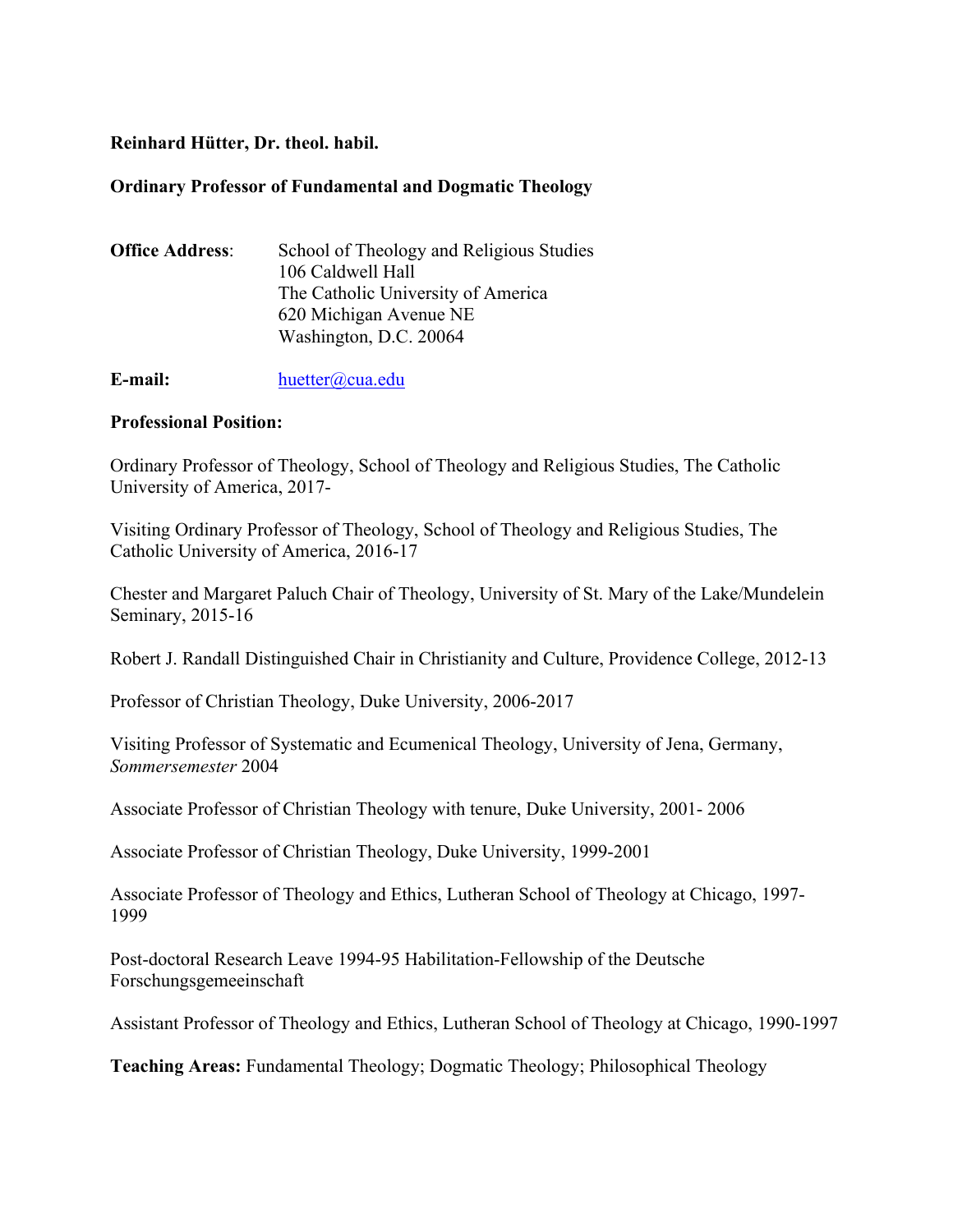### **PUBLICATIONS**

### **Books:**

- *Evangelische Ethik als kirchliches Zeugnis. Interpretationen zu Schlüsselfragen theologischer Ethik in der Gegenwart*, (Evangelium und Ethik Vol.1) Neukirchen-Vluyn: Neukirchener Verlag, 1993.
- *Theologie als kirchliche Praktik. Zum Verhältnis von Kirche, Lehre und Theologie* (Beiträge zur evangelischen Theologie Vol. 117) Gütersloh: Gütersloher Verlagshaus, 1997.
- *Suffering Divine Things: Theology as Church Practice*, translated by Doug Stott, Grand Rapids: Eerdmans, 2000.
- *Bound to Be Free: Evangelical Catholic Engagements in Ecclesiology, Ethics, and Ecumenism*, Grand Rapids: Eerdmans, 2004.
- *Dust Bound for Heaven: Explorations in the Theology of Thomas Aquinas*, Grand Rapids: Eerdmans, 2012.
- *Bound for Beatitude: A Thomistic Study on Eschatology and Ethics.* Washington, D.C.: The Catholic University of America Press, 2019.
- *Aquinas on Transubstantiation: The Real Presence of Christ in the Eucharist.* Washington, D.C.: The Catholic University of America Press, 2019.
- *Newman on Truth and Its Counterfeits: A Guide for Our Times*. Washington, D.C.: The Catholic University of America Press, 2020.
- *Truth in History—After Newman: Fulfilling the Criterion of Identity in the Development of Doctrine. A Theological Essay on "Tradition in Act" and Its Counterfeits* (forthcoming)

#### **Work in Progress:**

*A Theology of Faith*

#### **Editorship:**

Edition of German translation of George A. Lindbeck, *The Nature of Doctrine*: *Christliche Lehre als Grammatik des Glaubens. Religion und Theologie in einem post-liberalen Zeitalter*. Trans. by M. Müller. Gütersloh: Gütersloher Verlagshaus, 1994 (with Hans G. Ulrich).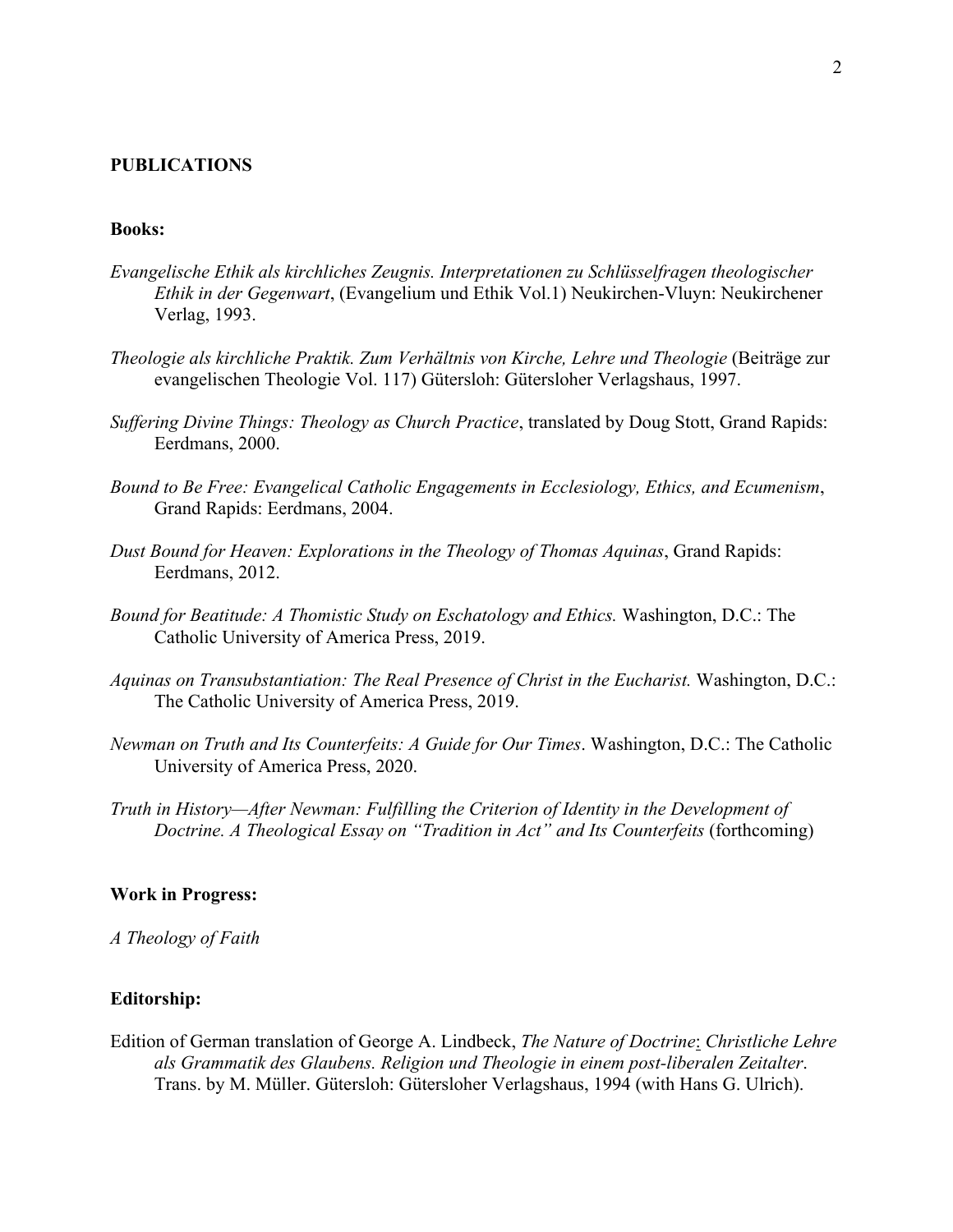- Edition of German translation of Stanley Hauerwas, *The Peaceable Kingdom*: *Selig sind die Friedfertigen. Ein Entwurf christlicher Ethik*. Trans. by G.Cliqué. (*Evangelium und Ethik* Vol.4) Neukirchen-Vluyn: Neukirchener Verlag, 1995.
- with Theodor Dieter (eds.), *Ecumenical Ventures in Ethics: Protestants Engage Pope John Paul II's Moral Encyclicals*. Grand Rapids: Eerdmans 1998.
- with Paul J. Griffiths (eds.), *Reason and the Reasons of Faith*. New York: T&T Clark International, 2005.
- with L. Gregory Jones and Rosalee Veloso-Ewell (eds.), *God, Truth, and Witness: Engaging Stanley Hauerwas*. Grand Rapids: Brazos Press, 2005.
- with Matthew Levering (eds.), *Ressourcement Thomism: Sacred Doctrine, the Sacraments, and the Moral Life*. Washington, DC: Catholic University of America Press, 2010.

## **Articles and Book Chapters:**

- "Lessings 'Anti-Goeze' im Rahmen des Fragmentenstreites," in Dietmar Peschel (ed.), *Germanistik in Erlangen. Hundert Jahre nach der Gründung des Deutschen Seminars*, Erlangen 1983, 185-194.
- "The Church: Midwife of History or Witness to the Eschaton?" *Journal of Religious Ethics* 18 (1990): 27-54.
- "The Ecclesial Ethics of Stanley Hauerwas," *Dialog* 30 (1991): 231-241.
- "Creatio ex nihilo: Promise of the Gift. Remembering the Christian Doctrine of Creation in Troubled Times," in Robert A. Brungs, S.J. and Marianne Postiglione, RSM (eds.), *Some Christian and Jewish Perspectives on Creation*. St. Louis: ITEST Faith/Science Press 1991, 1-12.
- *Revised version* of "Creatio ex nihilo: Promise of the Gift," *Currents in Theology and Mission* 19 (1992): 89-97.
- "Martin Luther and Johannes Dietenberger on 'Good Works,'" *Lutheran Quarterly* 6 (1992): 127-152 (reprinted in *Luther Digest* 1994).
- "Be Honest In Just War Thinking! Lutherans, the Just War Tradition, and Selective Conscientious Objection," *Dialog* 31 (1992): 280-288.
- "Ecclesial Ethics, the Church's Vocation, and Paraclesis," *Pro Ecclesia: A Journal of Catholic and Evangelical Theology* 2 (1993): 433-450.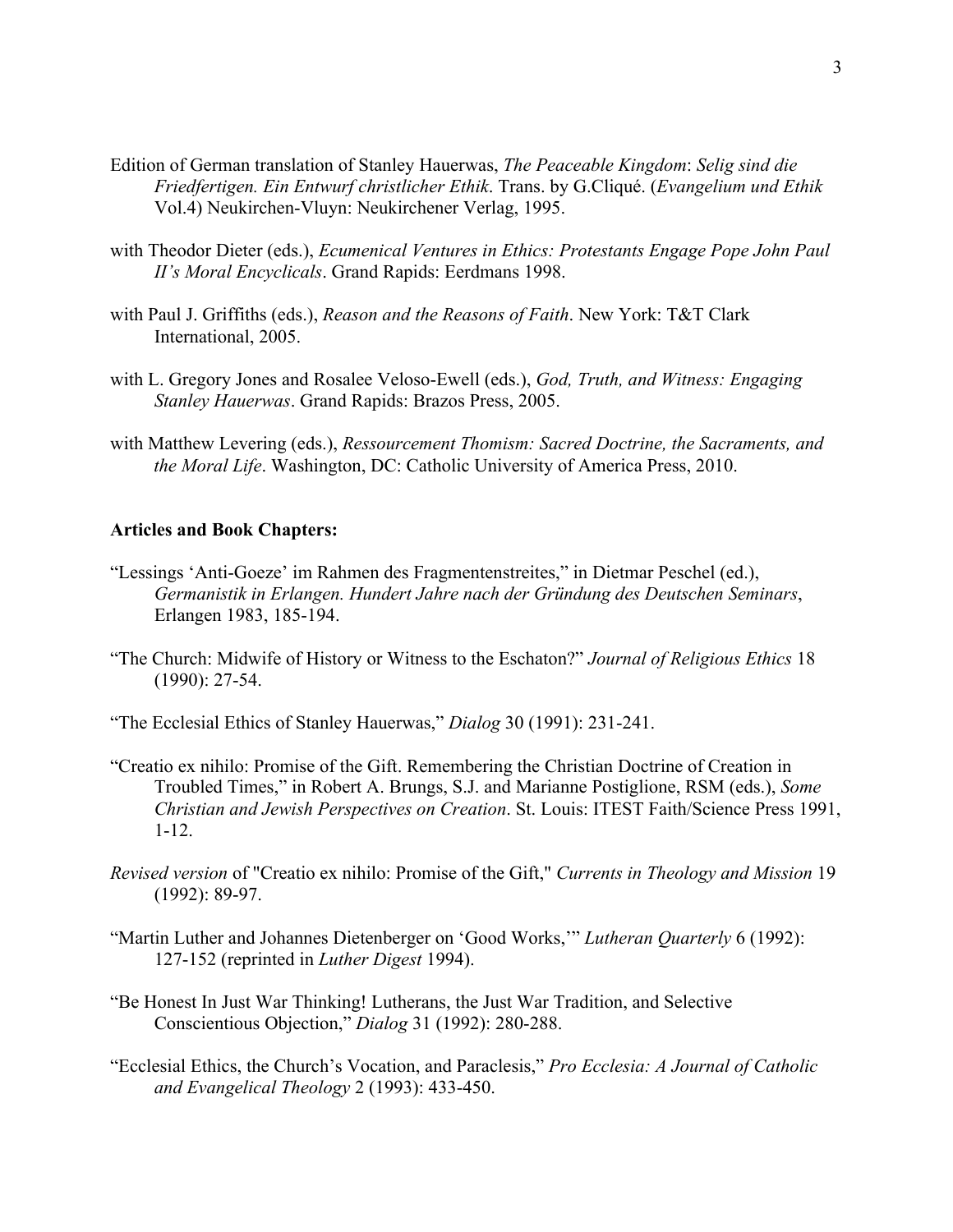- "The Church's Public Ministry in Her Babylonian Captivity," *Pro Ecclesia: A Journal of Catholic and Evangelical Theology* 2 (1993): 18-20; reprinted in *The Gospel & Our Culture* 5/4 (1993): 1, 6.
- with Hans G. Ulrich, "Einführung," to George Lindbeck, *Christliche Lehre als Grammatik des Glaubens*. Gütersloh: Gütersloher Verlagshaus, 1994, 7-15.
- "The Church as Public: Dogma, Practices, and the Holy Spirit," *Pro Ecclesia: A Journal of Catholic and Evangelical Theology* 3 (1994), 334-361.
- "Einführung," to Stanley Hauerwas, *Selig sind die Friedfertigen. Ein Entwurf christlicher Ethik*. Trans. by G.Cliqué. Neukirchen-Vluyn: Neukirchener Verlag, 1995, 1-22.
- "Christliche Freiheit und die Wahrheit des Gesetzes: Das Anliegen der römisch-katholischen Moralenzyklika *Veritatis Splendor* in der Perspektive reformatorischer Theologie," *Kerygma und Dogma* 42 (1996): 246-271.
- "'God's Law' in *Veritatis Splendor*: Sic et Non," in: Reinhard Hütter and Theodor Dieter (eds.), *Ecumenical Ventures in Ethics: Protestants Engage Pope John Paul II's Moral Encyclicals*. Grand Rapids: Eerdmans 1998, 84-114.
- "The Project," in: Reinhard Hütter and Theodor Dieter (eds.), *Ecumenical Ventures in Ethics: Protestants Engage Pope John Paul II's Moral Encyclicals*. Grand Rapids: Eerdmans 1998, 1-13.
- "Christian Freedom and God's Commandments: The Twofold Center of Lutheran Ethics," in Karen Bloomquist and John Stumme (eds.), *The Promise of Lutheran Ethics*. Minneapolis: Fortress 1998, 31-54.
- "Ökumene und Einheit der Christen—Abstrakte Wiedervereinigung oder gelebte Einmütigkeit? Ein lutherischer Zugang zu der römisch-katholischen Ökumene-Enzyklika *Ut Unum Sint— Daß sie eins seien*," *Kerygma und Dogma* 44 (1998): 193-206.
- "Ecumenism and Christian Unity—Abstract Re-unification or Living Concord? A Lutheran Approach to the Roman Catholic Encyclical '*Ut Unum Sint*—That They may be One,'" *Pro Ecclesia: A Journal of Catholic and Evangelical Theology* 7 (1998): 182-194.
- "Be Honest In Just War Thinking! Lutherans, the Just War Tradition, and Selective Conscientious Objection," in Stanley Hauerwas, Chris K. Huebner, Harry J. Huebner, and Mark Thiessen Nation (eds.), *The Wisdom of the Cross: Essays in Honor of John Howard Yoder*. Grand Rapids: Eerdmans, 1999, 69-83.

"Karl Barth's Dialectical Catholicity: Sic et Non," *Modern Theology* 16 (2000): 137-157.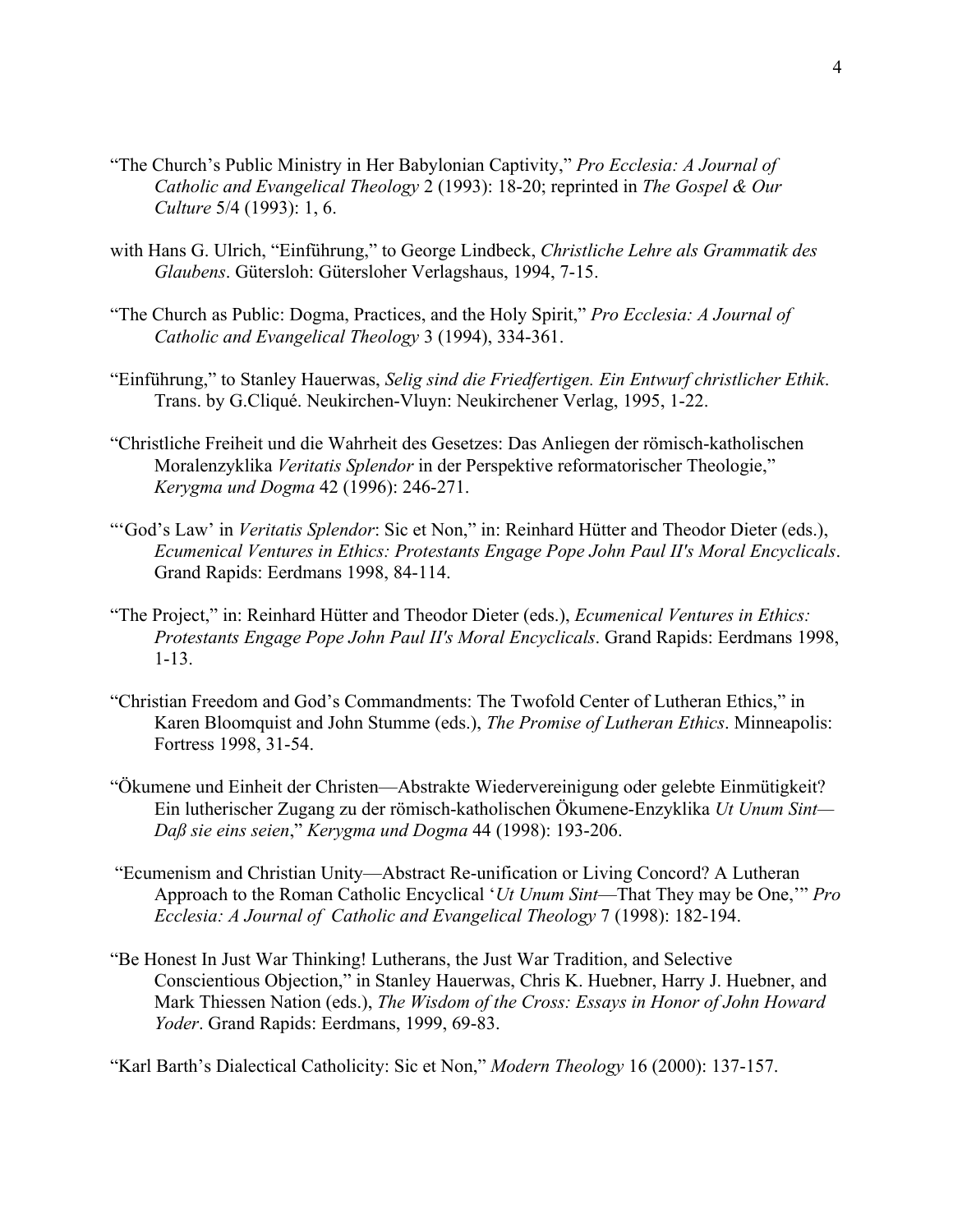- "After Dogmatics? Beobachtungen zur evangelischen Systematischen Theologie in den USA und in Deutschland an der Jahrhundertschwelle," *Theologische Literaturzeitung* 125 (2000): 1103-1122.
- "'After Dogmatics?' Osservazioni sulla teologia sistematica evangelica negli USA alle soglie del nuovo secolo," *Protestantesimo* 55 (2000): 251-274.
- "(Re-)Forming Freedom: Reflections 'after Veritatis Splendor' on Freedom's Fate in Modernity and Protestantism's Antinomian Captivity," *Modern Theology* 17 (2001): 117-161.
- "The Church—The Knowledge of the Triune God: Practices, Doctrine, Theology," in James J. Buckley and David Yeago (eds.), *Knowing the Triune God: The Work of the Spirit in the Practices of the Church*. Grand Rapids: Eerdmans 2001, 23-47.
- "What is So Great about Freedom?" *Pro Ecclesia: A Journal of Catholic and Evangelical Theology* 10 (2001): 449-459. [Translation into Swedish: "Vad är dest som är så fantastisk med frihet", *Tidskrift för kyrklig teologi* 2 (3/2006): 61-72].
- "Hospitality and Truth: The Disclosure of Practices in Worship and Doctrine," in Miroslav Volf and Dorothy C. Bass (eds.), *Practicing Theology: Beliefs and Practices in Christian Life*. Grand Rapids: Eerdmans 2002, 206-227.
- "*Est* and *Esse*: The Affirmative and the Negative in Theological Discourse," in *Théologie Negative*, textes reunis par Marco. M. Olivetti. Biblioteca dell' Archivio di Filosofia. Padua: CEDAM 2002, 325-340.
- "Welche Freiheit? Wessen Gebot? Die Zukunft lutherischer Ethik in Kirche und Öffentlichkeit," in Wolfgang and Ingrid Schoberth (eds.), *Kirche—Ethik—Öffentlichkeit: Christliche Ethik in der Herausforderung*. Münster: LIT, 2002, 165-182.
- "… paulatim facta est ratio humana sui ipsius captiva': Freedom, Truth, and the Unattended Problem of the Will in the Encyclical *Fides et Ratio*," *Neue Zeitschrift für Systematische Theologie und Religionsphilosophie* 44 (2002): 268-283.
- "Freedom and Law: Toward a Theological Proposal," in Christopher I. Wilkins (ed.), *The Papers of the Henry Luce III Fellows in Theology Vol. VI*. Pittsburgh: The Association of Theological Schools in the United States and Canada 2003, 119-137.
- "Empfang und Gestalt: Skizze einer Theologie von Freiheit und Gesetz," *Kerygma und Dogma* 49 (2003): 210-235.
- "'In.' Some Incipient Reflections on 'The Jewish People and their Sacred Scriptures in the Christian Bible' (Pontifical Biblical Commission 2001)," *Pro Ecclesia: A Journal of Catholic and Evangelical Theology* 13 (2004): 13-24.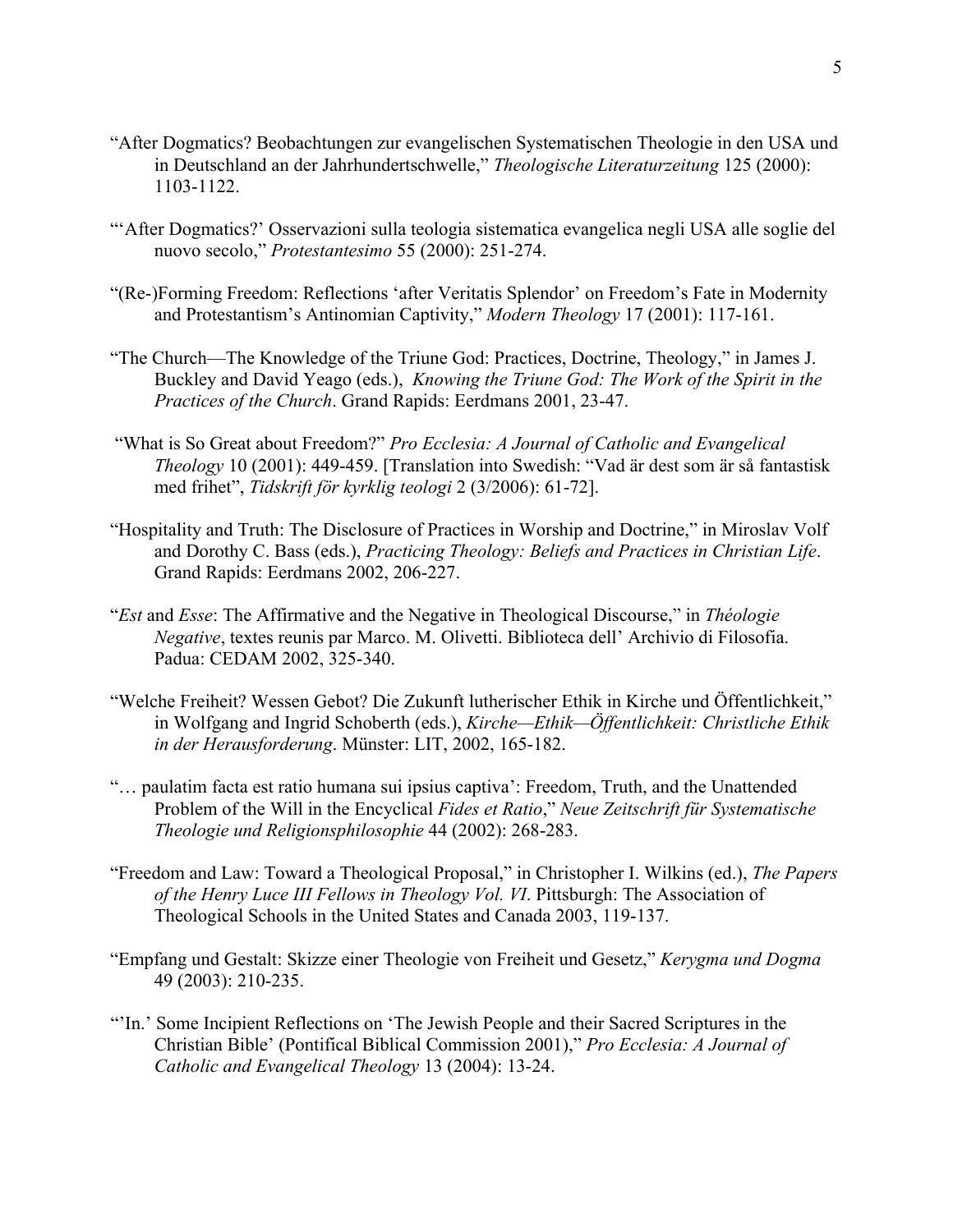"The Tongue—Fallen and Restored: Reflections on the Three Voices of the Eighth Commandment," in *I Am the Lord Your God: Christian Reflections on the Ten Commandments*, ed. by Carl E. Braaten and Christopher R. Seitz (Grand Rapids: Eerdmans, 2004), 189-205.

"Bound to Be Free—Liberated for What?," *The Christian Century* 121 (2004): 24-27.

- "The Ten Commandments as a Mirror of Sin(s): Anglican Decline—Lutheran Eclipse," *Pro Ecclesia: A Journal of Catholic and Evangelical Theology* 14 (2005): 47-58.
- with Paul J. Griffiths, "Introduction" to *Reason and the Reasons of Faith: An Ecumenical Inquiry into Faith and Reason*. London/New York: T&T Clark International 2005, 1-23.
- "The Directedness of Reasoning and the Metaphysics of Creation," in Paul J. Griffiths and Reinhard Hütter (eds.), *Reason and the Reasons of Faith*. London/New York: T&T Clark International 2005, 160-193.
- "Intellect and Will in the Encyclical *Fides et Ratio* and in Thomas Aquinas," *Nova et Vetera: The English Edition of the International Theological Journal* 3 (2005): 579-603.
- "*Desiderium Naturale Visionis Dei*: Some Observations about Lawrence Feingold's and John Milbank's Recent Interventions in the Debate over the Natural Desire to See God," *Nova et Vetera* (English) 5 (2007): 81-131.
- "St. Thomas on Grace and Free Will in the *Initium Fidei*: The Surpassing Augustinian Synthesis," in *Nova et Vetera* (English) 5 (2007): 521-553.
- "The Christian Life," in Kathryn Tanner, Ian Torrance, John Webster (eds.), *The Oxford Handbook on Systematic Theology*. Oxford: Oxford University Press, 2007, 285-305.
- "Why Does the Pope Matter to Protestants?," *Nova et Vetera* (English) 6 (2008): 675-680.
- "Eucharistic Adoration in the Real Personal Presence of Christ: Making Explicit the Mystery of Faith by Way of Metaphysical Contemplation," *Nova et Vetera* (English) 7/1 (Winter 2009); 175-216.
- "God, the University, and the Missing Link—Wisdom: Reflections on Two Untimely Books," *The Thomist: A Speculative Quarterly Review* 73/2 (April 2009): 241-277.
- "In hope he believed against hope" (Rom 4:18)—Faith and Hope, Two Pauline Motifs as Interpreted by Aquinas: A *Re-lecture* of Pope Benedict XVI's Encyclical Letter *Spe Salvi*," *Nova et Vetera* (English) 7/4 (Fall 2009), 839-867. A slightly briefer version is published in *Doctor Communis: Review of the Pontifical Academy of St. Thomas Aquinas* (Vatican City, 2009): *L'interpretazione di San Tommaso delle Dottrine di San Paolo*, 39-59.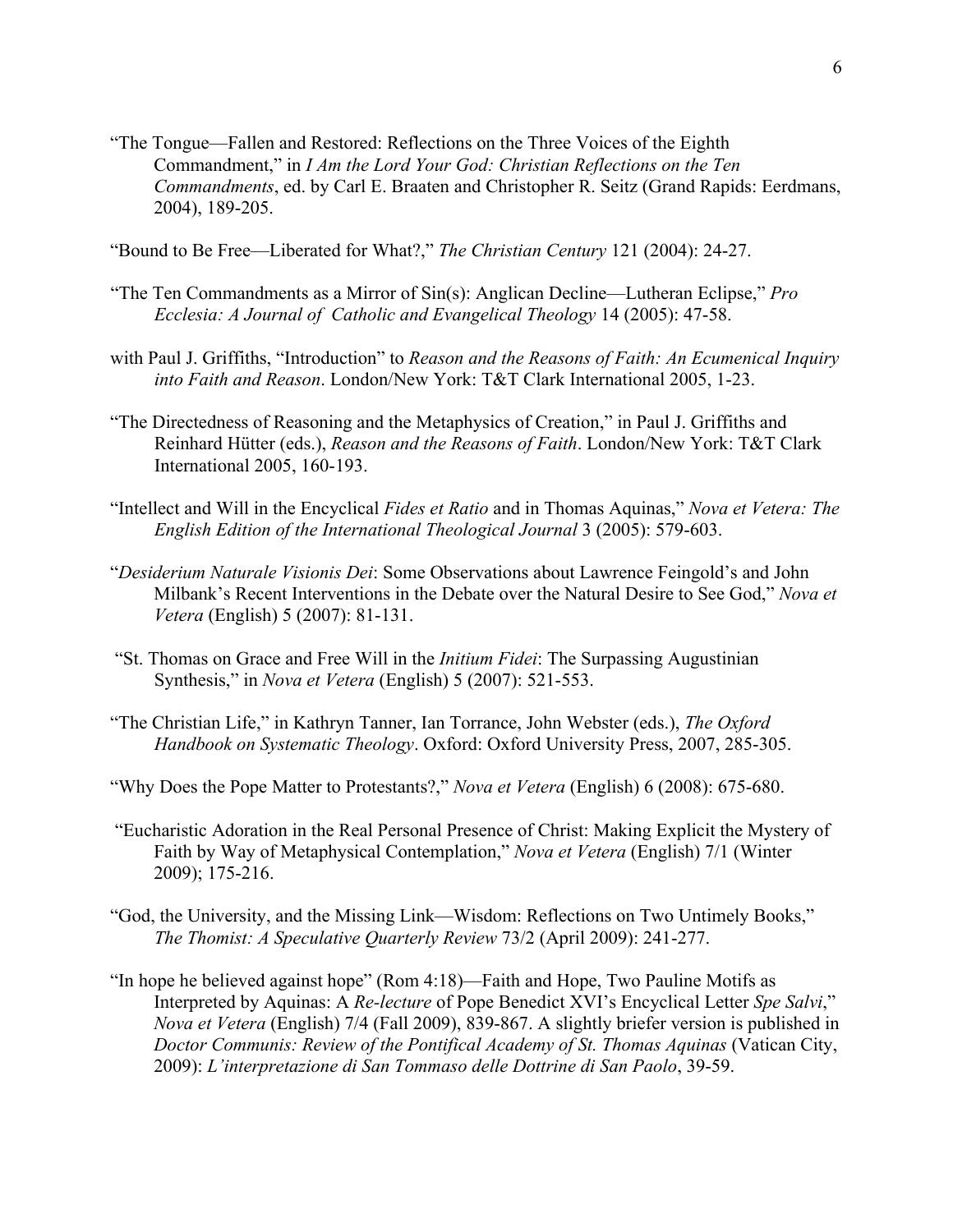- "Aquinas on the Natural Desire for the Vision of God: A Relecture of *Summa Contra Gentiles* III, c. 25 *après Henri de Lubac*," *The Thomist* 73/4 (2009): 523-591.
- with Matthew Levering, "Introduction," in *Ressourcement Thomism: Sacred Doctrine, the Sacraments, and the Moral Life*, ed. by Reinhard Hütter and Matthew Levering. Washington, D.C.: Catholic University of America Press, 2010,1-18.
- "Transubstantiation Revisited: *Sacra Doctrina*, Dogma, and Metaphysics," in *Ressourcement Thomism: Sacred Doctrine, the Sacraments, and the Moral Life*, ed. by Reinhard Hütter and Matthew Levering. Washington, D.C.: Catholic University of America Press, 2010, 21- 79.
- "Experience and Its Claim to Universality," *Communio: International Catholic Review* 37/2 (Summer 2010): 186-208.
- "Theological Faith Enlightening Sacred Theology: Renewing Theology by Recovering its Unity as *sacra doctrina*," *The Thomist* 74/3 (July 2010), 369-405.
- "The Ruins of Discontinuity," *First Things*, 209 (January 2011): 37-41.
- "Catholic Theology in America: Quo Vadis?," *Nova et Vetera* (English) 9/3 (2011): 539-547.
- "Relinquishing the Principle of Private Judgment in Matters of Divine Truth: A Protestant Theologian's Journey into the Catholic Church," *Nova et Vetera* (English) 9/4 (2011): 865- 881.
- "Attending to the Wisdom of God—From Effect to Cause, from Creation to God: A Contemporary *Relecture* of the Doctrine of the Analogy of Being according to Thomas Aquinas," in *The Analogy of Being: Invention of the Anti-Christ or the Wisdom of God?*, ed. Thomas Joseph White, O.P. (Grand Rapids, MI: Eerdmans, 2011), 209-245.
- "The Debt of Sin and the Sacrifice in Charity—A Thomistic Echo to Gary Anderson's *Sin: A History*," in *Nova et Vetera* (English) 9/1 (Spring 2011), 133-148.
- "The Spiritual Character of the Sense-Appetite and its Acts, the Passions," *Doctor Communis: The Human Animal: Procreation, Education, and the Foundations of Society: Proceedings of the 10th Plenary Session of the Pontifical Academy of St. Thomas Aquinas* (Vatican City 2011): 82-109.

"Pornography and *Acedia*," *First Things* 222 (April 2012): 45-49.

"The University's Cutting Edge—Source of Its Flatness—Or: Reclaiming the University's Third Dimension," *Logos: A Journal of Catholic Thought and Culture* 15/4 (2012): 36-56.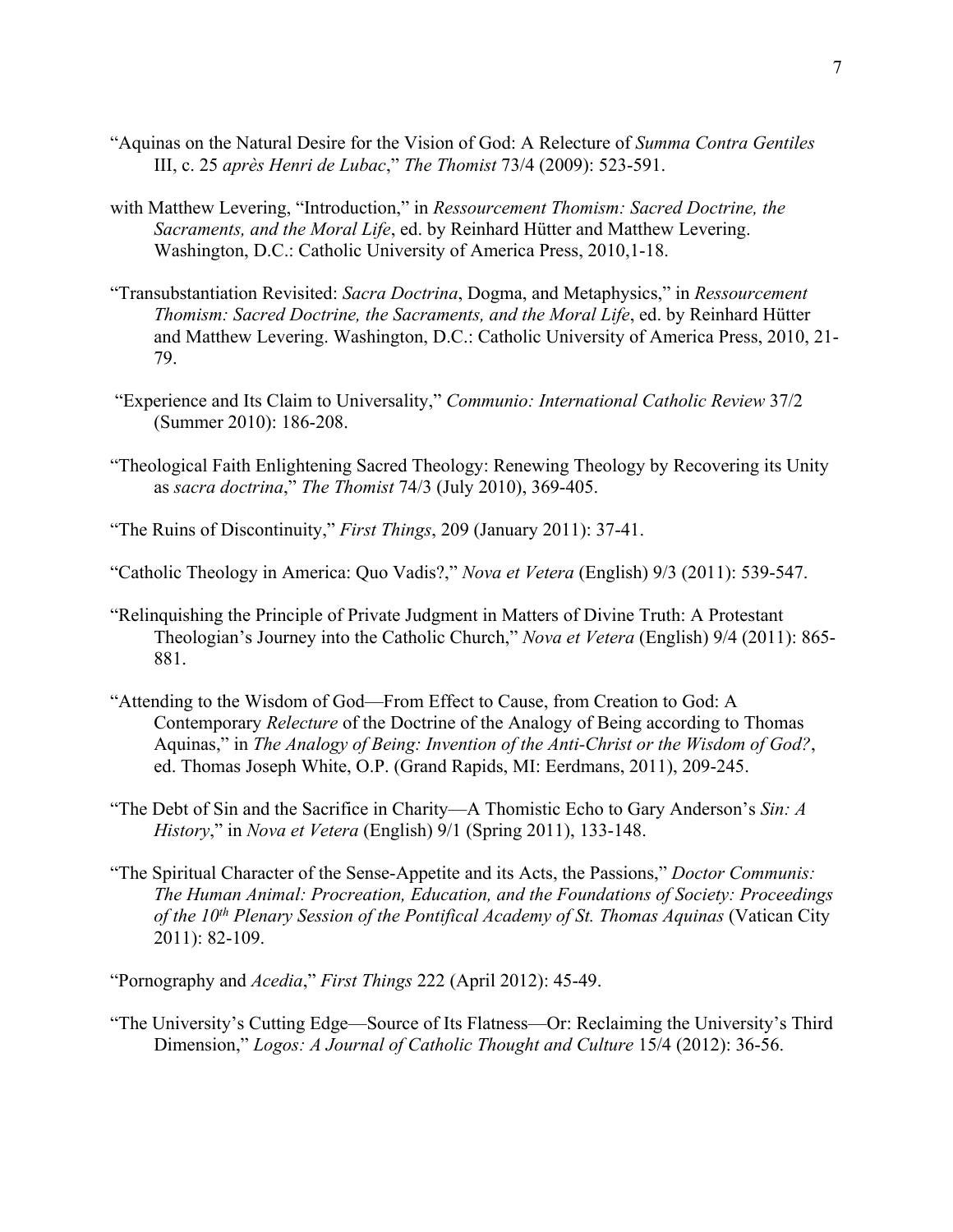- "The Virtue of Chastity and the Scourge of Pornography: A Twofold Crisis Considered in Light of Thomas Aquinas's Moral Theology," in *The Thomist* 77/1 (January 2013): 1-39.
- "What Is Faith? The Theocentric, Unitive, and Eschatologically Inchoative Character of Divine Faith," in *Nova et Vetera* (English) 11/2 (Spring 2013): 317-340.

"Polytechnic Utiliversity," *First Things* 237 (November 2013): 47-52.

- "University Education, the Unity of Knowledge—and (Natural) Theology: John Henry Newman's Prophetic Provocation," *Acta Philosophica: Rivista internationale di filosofia* 22/2 (2013): 235-256.
- "University Education, the Unity of Knowledge—and (Natural) Theology: John Henry Newman's Provocative Vision," in *Nova et Vetera* (English) 11/4 (2013), 1017-56.
- "La universidad contemporánea ante la profética provocación de J. H. Newman," *Humanitas: Rivista de Antropología y Cultura Cristianas* 72 (Primavera 2013): 752-775.
- "Enlightenment: Reflections on Pope Francis' Encyclical Letter *Lumen Fidei*," *Nova et Vetera*  (English) 12/1 (Winter 2014): 1-10.
- "Conscience 'Truly So Called' and Its Counterfeit: John Henry Newman and Thomas Aquinas on What Conscience Is and Why It Matters," *Nova et Vetera* (English) 12/3 (2014): 701- 767.
- "Testifying to the Truth *usque ad sanguinem*—*pro veritate mori*: The Contemporary Relevance of Thomas Aquinas's Integral Doctrine of Martyrdom," *The Thomist* 78/4 (October 2014): 483-517.
- "The Assumption of the Blessed Virgin Mary into Heaven: Faith, Dogma, and Eschatology," *Nova et Vetera* (English) 13/2 (Spring 2015): 399-418.
- "Overcoming Secular Reason's Flatness: Catholic Theology and Philosophy—the Key to Restoring the Mission of the Catholic College and University in America Today," *PATH* (*Journal of the Pontifical Academy of Theology*) 14/1 (2015): 53-68.
- "Universidad, La Dimensión Extraviada," *Humanitas: Revista di Antropologia y Cultura Cristianas* 77/1 (January-March 2015): 32-53.
- "From God and Through God and For God All Things Are: Sacred Theology, Metaphysics, and Finality," *Sobre las relaciones y limites entre naturaleza y gracia. Actas del Segundo Congreso Internacional de Filosofia Tomista*, ed. by RIL Editores and the Centro de Estudios Tomistas de la Universidad Santo Tomas, Santiago de Chile, 2016, 119-176.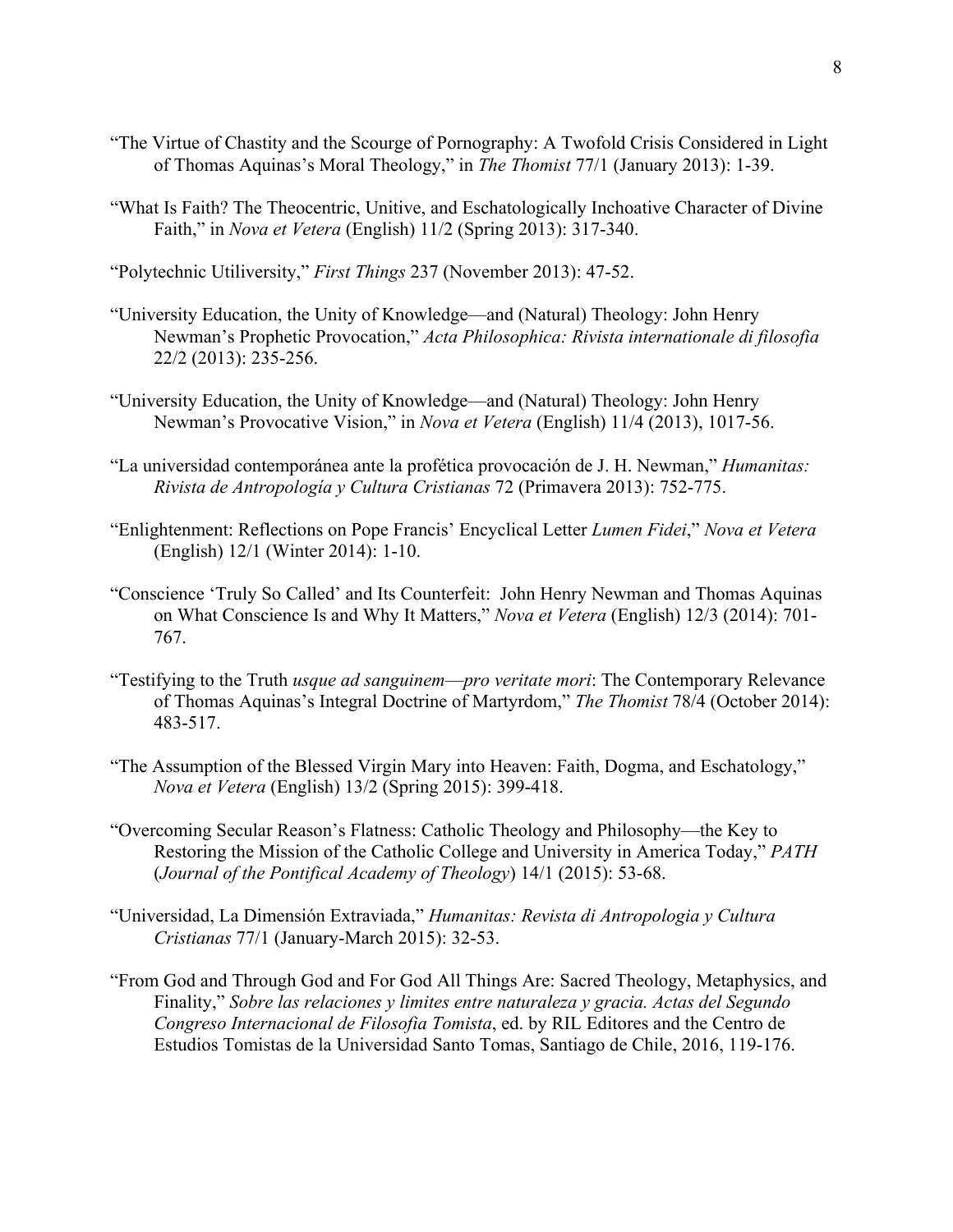- "Happiness and Religion: Why the Virtue of Religion is Indispensable for Attaining the Final End. A *Re-lecture* of Thomas Aquinas with an Eye to His Contemporary Relevance," in *Nova et Vetera* (English) 14/1 (2016): 15-60.
- "Grace and Charity—Participation in the Divine Nature and Union with God: The Surpassing Contemporary Significance of Thomas Aquinas's Doctrine of Divinization," *Espíritu* 151 (2016): 173-199.
- **"**Faith And Its Counterfeit: Newman and Aquinas on Divine Faith and Private Judgment," *Chicago Studies* 55/2 (2016): 9-42.
- "Conscience—What It Is and Why It Matters: Learning a Crucial Lesson from John Henry Newman and Thomas Aquinas," *Chicago Studies* 55/2 (2016): 43-66.
- "The Transcending Orthodoxy: Revealed Truth Authenticating Academic Freedom in the Catholic University," in *Nova et Vetera* (English) 14/2 (Spring 2016): 1-15.
- "The Transcending Orthodoxy: Revealed Truth Authenticating Academic Freedom in the Catholic University," in *Reexamining Academic Freedom in Religiously Affiliated Universities: Transcending Orthodoxies*, ed. Kenneth Garcia (Cham, Switzerland: Palgrave MacMillan, 2016), 155-177.
- "Human Sexuality in a Fallen World: An Economy of Mercy and Grace," ," in *Nova et Vetera*  (English) 15/2 (2017): 433-464.
- "Foreword," in: Paul Hacker*, Faith in Luther: Martin Luther and the Origin of Anthropocentric Religion* (Steubenville, OH: Emmaus Academic, 2017), vii-xx.
- "Academic Freedom and Revealed Truth: Applying the Spirit and Letter of *Ex Corde Ecclesiae* to Catholic Universities in Contemporary America," in: *Fidelity and Freedom: Ex Corde Ecclesiae at Twenty-Five*, ed. Stephen M. Hildebrand and Sean Sheridan, T.O.R. (Steubenville, OH: Franciscan University Press, 2018), 67-95.
- "We are Not God: Reflections on the Theology of Pope Francis' Encyclical Letter *Laudato Si*," in *Nova et Vetera* (English) 17/2 (2019): 13-26 (last section missing); reprinted in full 17/3 (2019), 639-652.
- "Human Sexuality in a Fallen World: An Economy of Mercy and Grace," in *San Tommaso, il matrimonio e la famiglia*, edited by Serge-Thomas Bonino and Guido Mazzotta (*Doctor Communis: Pontificia Academia Sancti Thomae Aquinatis*; Atti XVI Sessione Plenaria), Citta del Vaticano: Urbaniana University Press, 2019), 71-98.
- "Catholic Ecumenical Doctrine and Commitment—Irrevocable and Persistent: *Unitatis Redintegratio* as a Case of an Authentic Development of Doctrine," in: *Dogma and Ecumenism: Vatican II and Karl Barth's Ad Limina Apostolorum*, ed. Matthew Levering,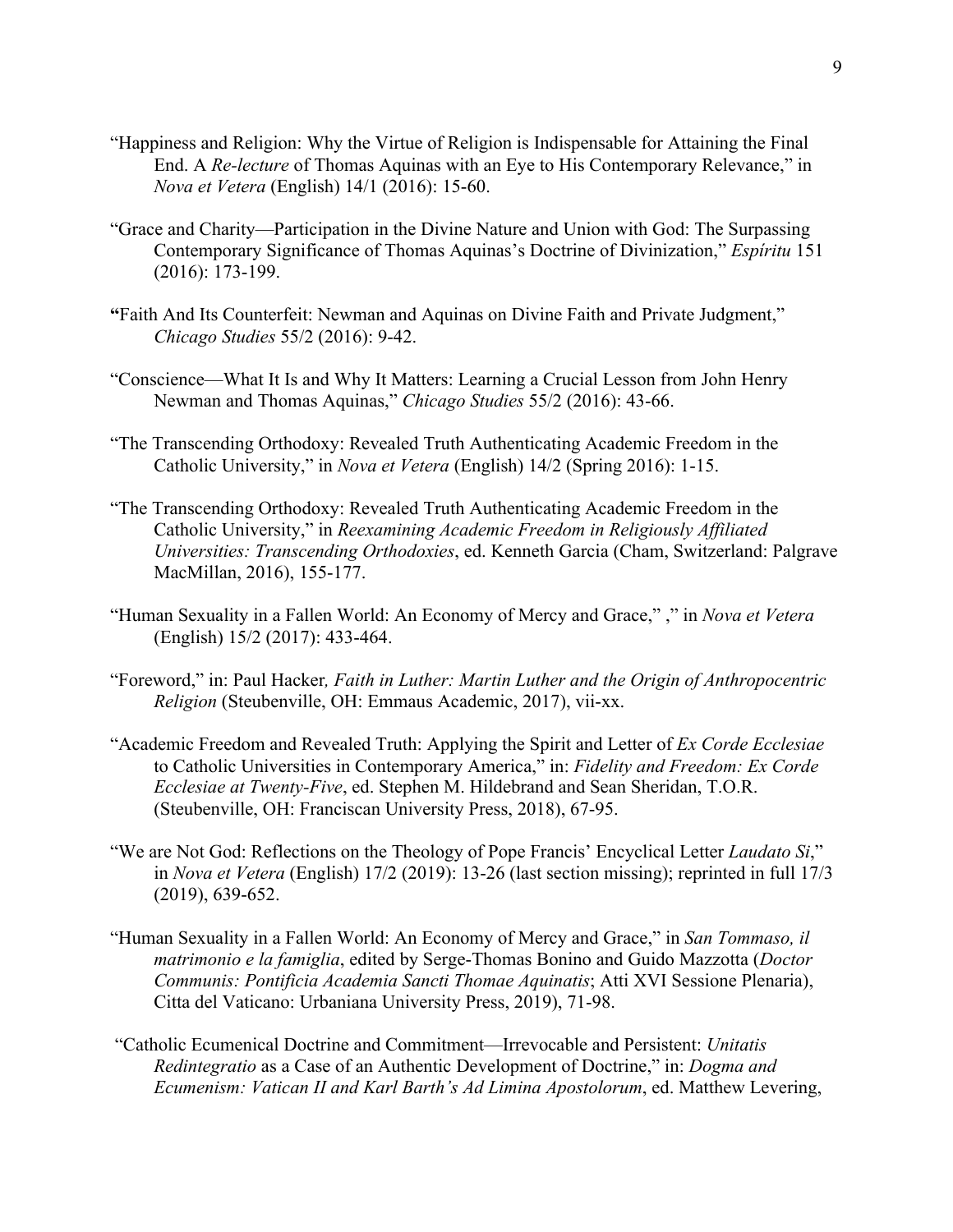Bruce McCormick, and Thomas Joseph White, O.P. (Washington, D.C.: The Catholic University of America Press, 2019), 268-311.

- "Fortschritt im Glauben, keine Veränderung," *Herderkorrespondez: Monatsheft für Gesellschaft und Religion* 74 (April 2020), 47-51.
- "*Sapientia crucis est sapientia caritatis*: Saved from Sin by and into the Economy of Charity Christ's Passion on the Cross, the Surpassing Act of Charity," in *San Tommaso e la salvezza*, edited by Serge-Thomas Bonino and Guido Mazzotta (*Doctor Communis: Pontificia Academia Sancti Thomae Aquinatis*; Atti XIX Sessione Plenaria), (Città del Vaticano: Urbaniana University Press, 2020), 253-76.
- "Francisco Marín-Sola, O.P. *La evolucion homogenea del dogma catolico*," in *Great Works of Twentieth Century Thomism*, ed. Serge-Thomas Bonino, O.P. (Città del Vaticano: Urbaniana University Press, 2020), 47-59.
- "The Wisdom of the Cross is the Wisdom of Charity: Thomas Aquinas's Soteriology—an Anticipatory Refutation of Neo-Pelagianism and Neo-Gnosticism," in *Nova et Vetera* (English) 19/1 (2021): 1-27.
- "Progress, Not Alteration of the Faith: John Henry Newman, Vincent of Lérins, and the Identity Criterion of the Development of Doctrine," in *Nova et Vetera* (English) 19/2 (2021): 199- 257.

## **Review articles:**

- "Ethik in Traditionen: Die neo-aristotelische Herausforderung in der philosophischen und theologischen Ethik der USA," [Alasdair MacIntyre's and Stanley Hauerwas's work] *Verkündigung und Forschung* 35 (1990): 61-84.
- "The Church's Peace beyond the 'Secular:' A Postmodern Augustinian's Deconstruction of Secular Modernity and Postmodernity," [John Milbank, *Theology and Social Theory: Beyond Secular Reason*, Oxford: Blackwell, 1990] *Pro Ecclesia* 2 (1993): 106-116.
- "Modernity Policing the Christian Faith," [Kathryn Tanner, *The Politics of God: Christian Theologies and Social Justice*, Minneapolis: Fortress, 1992] *Lutheran Forum* 28 (1994): 49-52.
- Jean-Luc Marion, *God Without Being*, Chicago: University of Chicago Press, 1991, *Pro Ecclesia* 3 (1994): 239-244.
- "Worth Discussing: Two Books by David Kelsey" [*Between Athens and Berlin: The Theological Education Debate*, Grand Rapids 1993; *To Understand God Truly: What's Theological*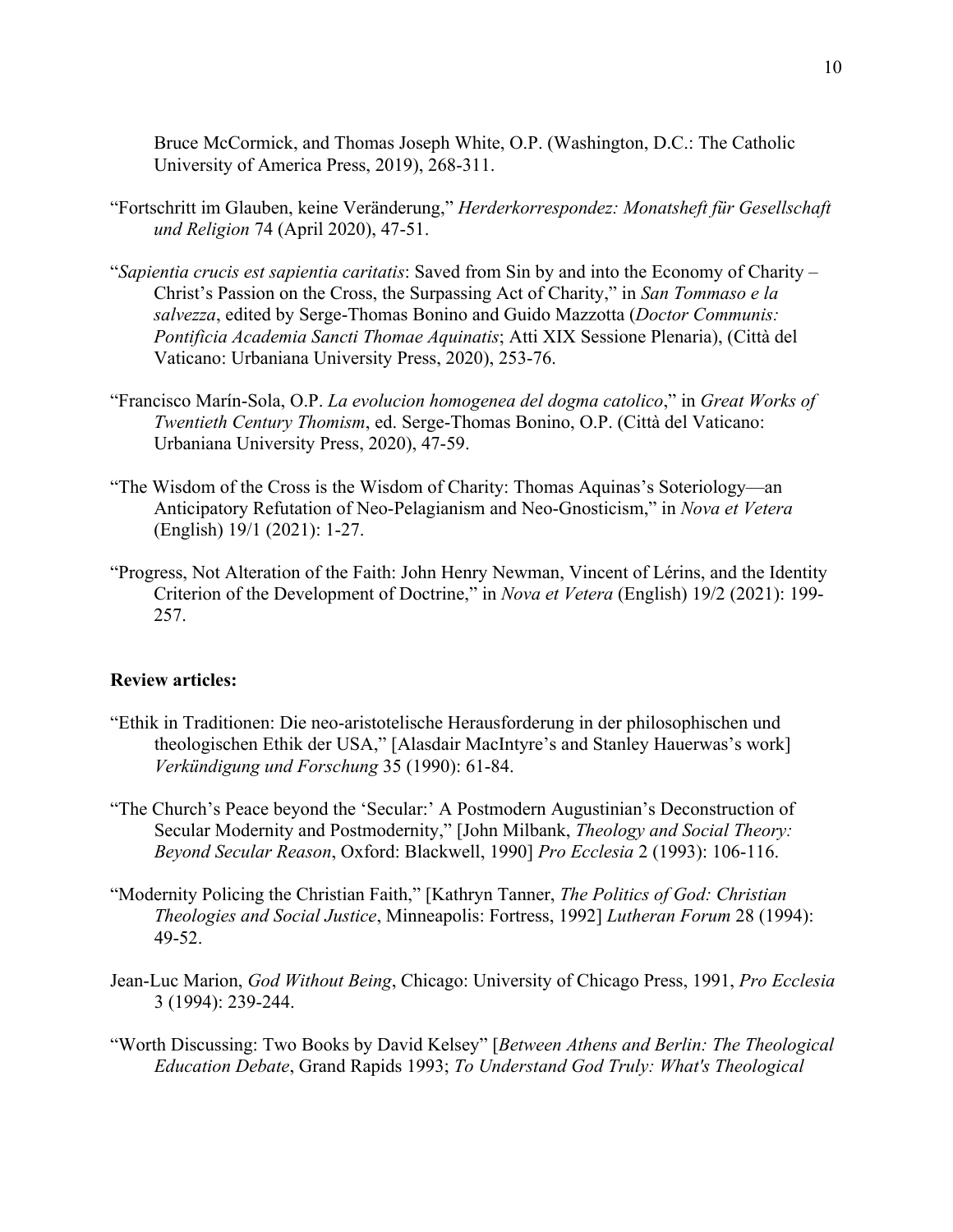*about a Theological School*, Louisville 1992], *Currents in Theology and Misson* 22 (1995): 49-52.

- "Worth Discussing: Why We Should Consider the Pope's Moral Encyclical 'Veritatis Splendor'" [John Wilkins (ed.), *Considering Veritatis Splendor*, Cleveland: The Pilgrim Press, 1994] *Currents in Theology and Mission* 23 (1996): 200-209.
- "God and the Search for Moral Truths" [J.B. Schneewind, *The Invention of Autonomy: A History of Modern Moral Philosophy*, Cambridge: Cambridge University Press 1998], *The Christian Century* 115 (1998): 1147-1151.
- "Barth between McCormack and von Balthasar: A Dialectic" [Bruce L. McCormack, *Karl Barth's Critically Realistic Dialectical Theology: Its Genesis and Development 1909-1936*, Oxford: Oxford University Press, 1995], *Pro Ecclesia* 8 (1999): 105-109.
- "Analogical Concept versus Analogical Judgment: Whose Aquinas, Which Rationality?A Discussion of Gregory P. Rocca's *Speaking the Incomprehensible God: Thomas Aquinas on the Interplay of Positive and Negative Theology* (Washinton, D.C.: Catholic University of America Press, 2004), *Nova et Vetera* (English) 5 (2007): 215-234.
- "After Analogy? Two Recent Contributions to a Perennial Conversation" [Wolfhart Pannenberg, *Analogie und Offenbarung: Eine kritische Untersuchung zur Geschichte des Analogiebegriffs in der Lehre von der Gotteserkenntnis*, Göttingen: Vandenhoeck & Ruprecht, 2007; Jean-François Courtine, *Inventio analogiae: Métaphysique et ontothéologie*, Paris: J. Vrin, 2005], *Reviews in Religion and Theology* 16 (2009): 288-296.

### **Reviews (Selection):**

- Walter E. Wiest and Elwyn A. Smith. *Ethics in Ministry: A Guide for the Professional*. Grand Rapids: Eerdmans, 1990. In: *Currents in Theology and Mission* 18 (1991), 125f.
- Renate Köbler. *In the Shadow of Karl Barth: Charlotte von Kirschbaum*. Louisville: Westminster/John Knox, 1989. In: *Currents in Theology and Mission* 18 (1991), 126f.
- Roger C. Betsworth. *Social Ethics. An Examination of American Moral Traditions*. Louisville: Westminster/John Knox, 1990. In: *Currents in Theology and Mission* 18 (1991), 128.
- Paul Wadell. *Friendship and the Moral Life*. Notre Dame: UNDP, 1989. In: *Currents in Theology and Mission* 18 (1991), 216.
- David Walsh. *After Ideology: Recovering the Spiritual Foundations of Freedom*. San Francisco: Harper & Row, 1990. In: *Currents in Theology and Mission* 19 (1992), 57.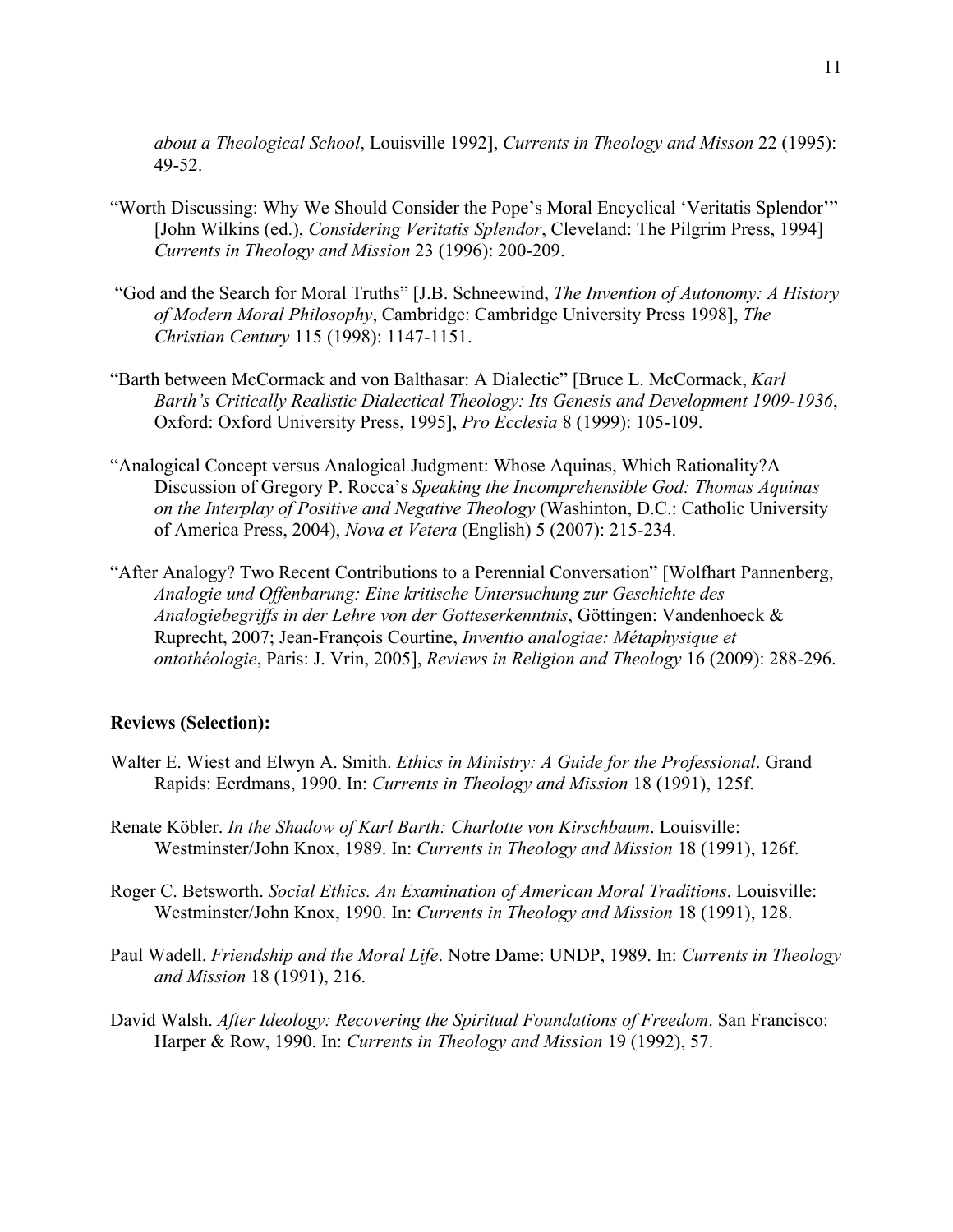- Stephen E. Fowl and L. Gregory Jones. *Reading in Communion. Scripture and Ethics in Christian Life*. Grand Rapids: Eerdmans, 1991. In: *Currents in Theology and Mission* 19 (1992), 215f.
- Robert N. Bellah et. al. *The Good Society*. New York: Alfred A. Knopf, 1991. In: *Currents in Theology and Mission* 19 (1992), 216f.
- Glenn Tinder. *The Political Meaning of Christianity*. San Francisco: Harper & Row, 1991. In: *Currents in Theology and Mision* 19 (1992), 293f.
- Wolfhart Pannenberg. *Systematic Theology*. Vol.1. Grand Rapids: Eerdmans, 1991. In *Modern Theology* 9 (1993), 90-93.
- John Milbank. *Theology and Social Theory: Beyond Secular Reason*. Oxford/Cambridge,MA: Basil Blackwell, 1990. In *Currents in Theology and Mission* 20 (1993), 63.
- Jean Porter. *The Recovery of Virtue: The Relevance of Aquinas for Christian Ethics*. Louisville: Westminster/John Knox Press, 1990. In *Currents in Theology and Mission* 20 (1993), 138.
- L. Gregory Jones. *Transformed Judgment. Toward a Trinitarian Account of the Moral Life*. Notre Dame: UNDP, 1990. In *Currents in Theology and Mission* 20 (1993), 137.
- George Hunsinger. *How To Read Karl Barth: The Shape of His Theology*. Oxford/London: Oxford University Press, 1991. In *Currents in Theology and Mission* 20 (1993), 296-297.
- Charles Taylor. *The Ethics of Authenticity*. Cambridge,MA/London: Harvard University Press, 1991. In *Currents in Theology and Mission* 20 (1993), 298-299.
- Ted Peters. *God as Trinity: Relationality and Temporality in Divine Life*. Louisville: Westminster/John Knox, 1993. In *Currents in Theology and Mission* 21 (1994), 138.140.
- Brian Davies. *The Thought of Thomas Aquinas*. Oxford: Clarendon Press, 1993. In *Currents in Theology and Mission* 23 (1996), 54-55.
- Nigel Biggar. *The Hastening that Waits: Karl Barth's Ethics*. Oxford: Clarendon Press, 1993. In *Currents in Theology and Mission* 23 (1996), 52-53.
- Colin E. Gunton. *The One, the Three, and the Many: God, Creation, and the Culture of Modernity*. Cambridge: Cambridge University Press 1993. In *Currents in Theology and Mission* 23 (1996), 50-51.
- Klaus Tanner. *Der lange Schatten des Naturrechts: Eine fundamentalethische Untersuchung*. Stuttgart: Kohlhammer 1993. In *Nachrichten der Evangelisch-Lutherischen Kirche in Bayern* 51 (1996), 311f.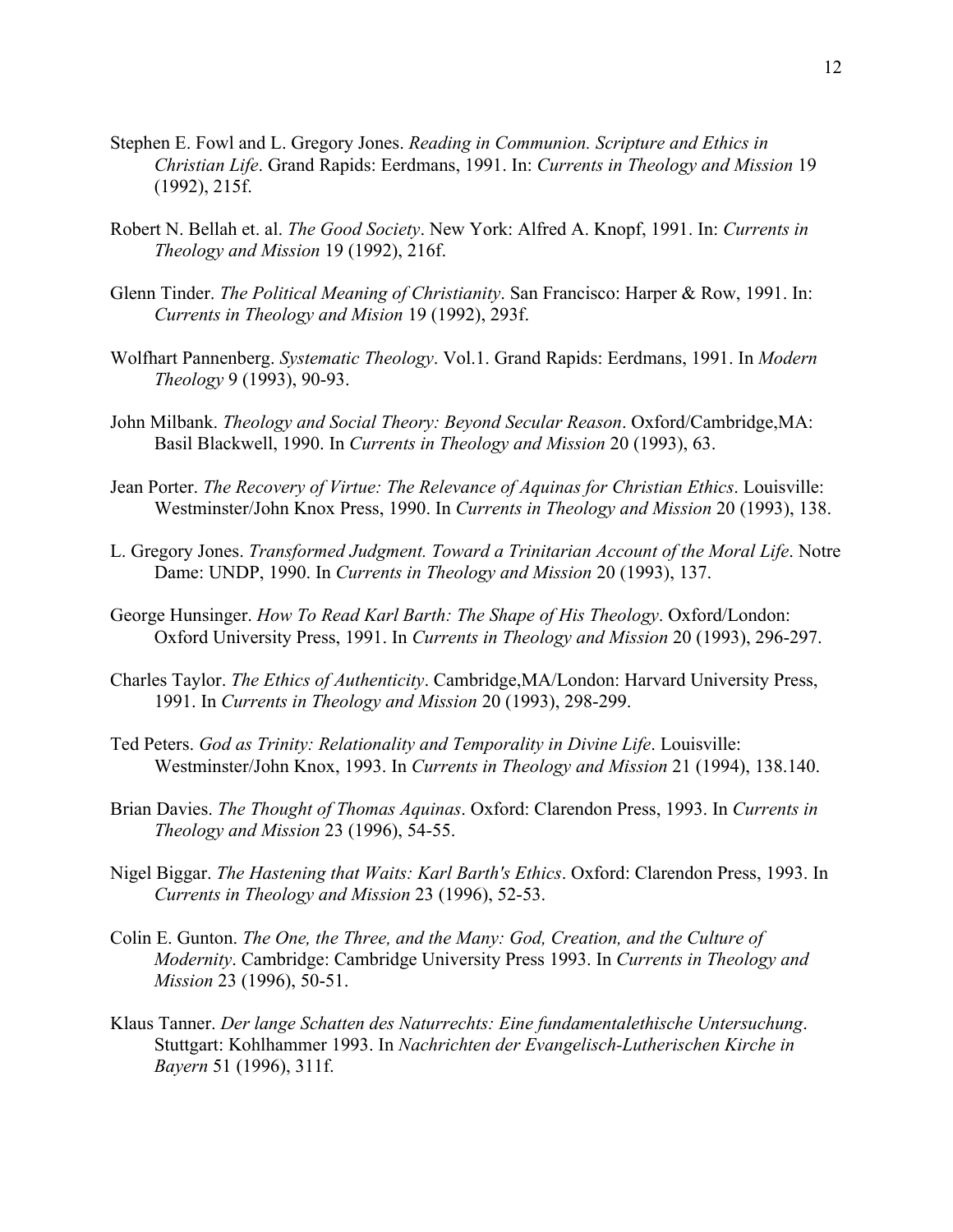- Wolfgang Beinert and Francis Schüssler Fiorenza (ed). *Handbook of Catholic Theology*. New York: Crossroads 1995. In *Currents in Theology and Mission* 23 (1996), 214f.
- Pamela M Hall. *Narrative and the Natural Law: An Interpretation of Thomistic Ethics*. Notre Dame: UNDP 1994. In *Currents in Theology and Mission* 24 (1997), 526.
- Joseph A. Selling and Jan Jans (eds.). *The Splendor of Accuracy: An Examination of the Assertions Made by Veritatis Splendor*. Grand Rapids: Eerdmans 1995. In *Currents in Theology and Mission* 24 (1997), 531-532.
- Richard B. Hays. *The Moral Vision of the New Testament: A Contemporary Introduction to New Testament Ethics*. San Francisco: HarperCollins 1996. In *Modern Theology* 14 (1998), 454-457.
- Kathryn Tanner. *Theories of Culture: A New Agenda for Theology*. Minneapolis: Fortress 1997. In *Modern Theology* 15 (1999), 499-501.
- Eleonore Stump. *Aquinas*. London: Routledge 2003. In *Modern Theology* 21 (2005), 173-175.
- Matthew Levering. *Scripture and Metaphysics: Aquinas and the Renewal of Trinitarian Theology*. Oxford: Blackwell 2004. In *Pro Ecclesia* 14 (2005), 108-110.
- Michael S. Sherwin. *By Knowledge & By Love: Charity and Knowledge in the Moral Theology of St. Thomas Aquinas*. Washington, D.C.: Catholic University of America Press 2005. In *Pro Ecclesia* 15 (2006), 134-138.
- Rudi A. Te Velde. *Aquinas on God*, Ashgate 2007. In *Pro Ecclesia* 17 (Fall 2008), 473-477.
- Herbert McCabe, O.P. *On Aquinas*, Continuum 2008. In *The Thomist* 73 (2009), 151-157.
- John Rziha. *Perfecting Human Actions: St. Thomas Aquinas on Human Participation in Eternal Law*. Washington, D.C.: Catholic University of America Press, 2009. In *The Thomist* 74/1 (January 2010), 152-157.
- *Thomistenlexikon*, ed. David Berger and Jörgen Vijgen. Bonn: Nova & Vetera, 2006. In *The Thomist* 74/2 (April 2010), 326-328.
- Miriam Rose. *Fides caritate formata: Das Verhältnis von Glaube und Liebe in der Summa Theologiae des Thomas von Aquin*. Göttingen: Vandenhoeck & Ruprecht, 2007. In *The Thomist* 75/2 (April 2011), 314-320.
- Michael D. Torre, *God's Permission of Sin: Negative or Conditioned Decree? A Defense of the Doctrine of Francisco Marín-Sola, O.P., based on the Principles of Thomas Aquinas*. Fribourg; Academic Press, 2009. In *The Thomist* 76/2 (April 2012), 305-311.